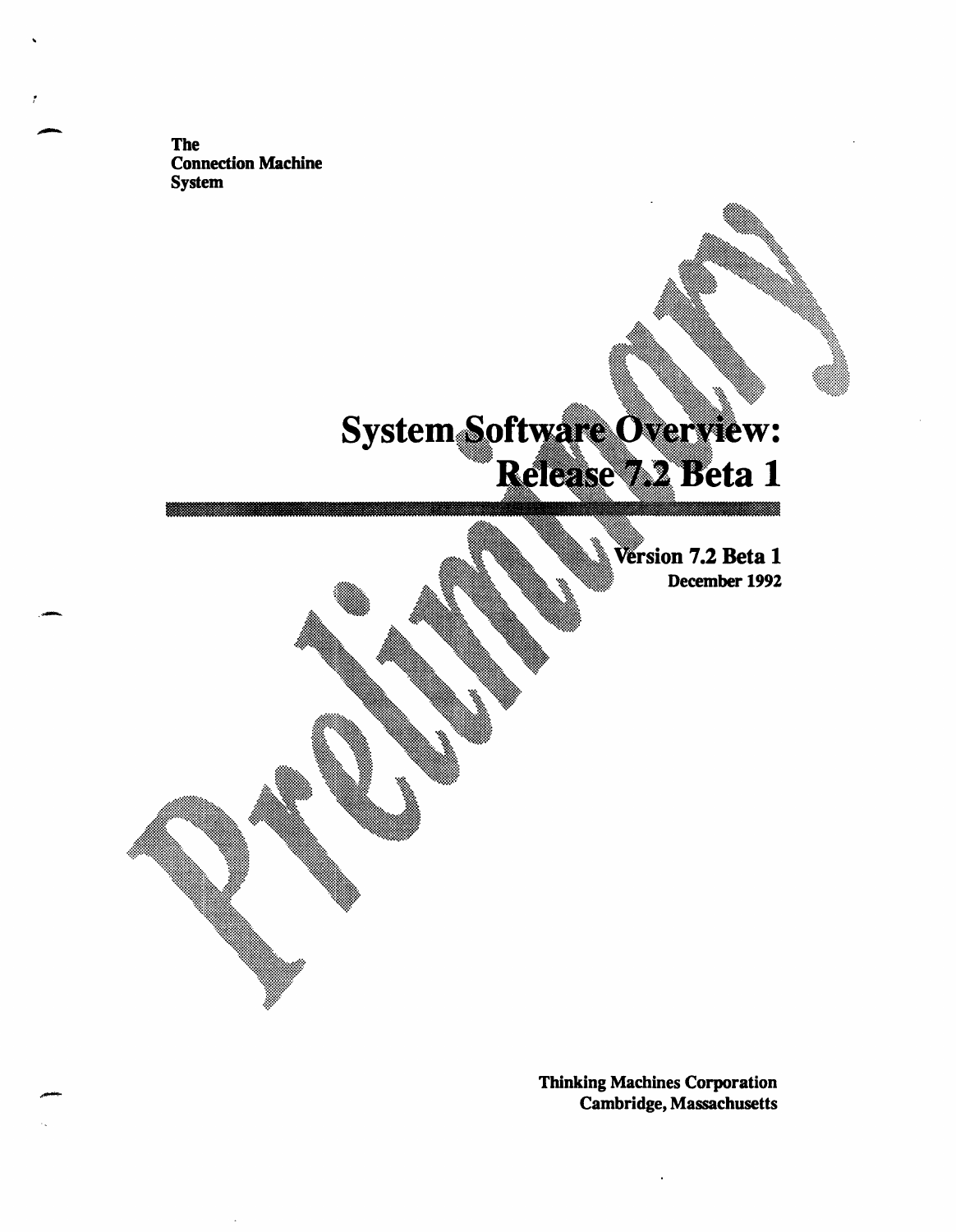First printing, December 1992

#### *...........................................................*

#### PRELIMINARY DOCUMENTATION

The information in this document is subject to change without notice and should not be construed as a commitment by Thinking Machines Corporation. Thinking Machines assumes no liability for errors in this document.

This document does not describe any product that is currently available from Thinking Machines Corporation, and Thinking Machines does not commit to implement the contents of this document in any product.

\*\*\*\*\*\*\*\*\*\*\*\*\*\*\*\*\*\*\*\*\*\*\*\*\*\*\*\*\*\*\*\*\*\*\*\*\*\*\*\*\*\*\*\*\*\*\*\*\*\*\*\*\*\*\*\*\*\*\*\*\*\*\*\*\*\*\*\*\*\*\*\*\*\*\*\*\*\*

Connection Machine® is a registered trademark of Thinking Machines Corporation. CM, CM-2, CM-200, CM-5, CM-5 Scale 3, and DataVault are trademarks of Thinking Machines Corporation. CMosT, CMAX, and Prism are trademarks of Thinking Machines Corporation. C\*® is a registered trademark of Thinking Machines Corporation. Paris, \*Lisp, and CM Fortran are trademarks of Thinking Machines Corporation. CMMD, CMSSL, and CMX11 are trademarks of Thinking Machines Corporation. Scalable Computing (SC) is a trademark of Thinking Machines Corporation. Thinking Machines<sup>®</sup> is a registered trademark of Thinking Machines Corporation. SPARC and SPARCstation are trademarks of SPARC International, Inc. Sun, Sun-4, and Sun Workstation are trademarks of Sun Microsystems, Inc. UNIX is a registered trademark of UNIX System Laboratories, Inc

Copyright © 1992 by Thinking Machines Corporation. All rights reserved.

Thinking Machines Corporation 245 First Street Cambridge, Massachusetts 02142-1264 (617) 234-1000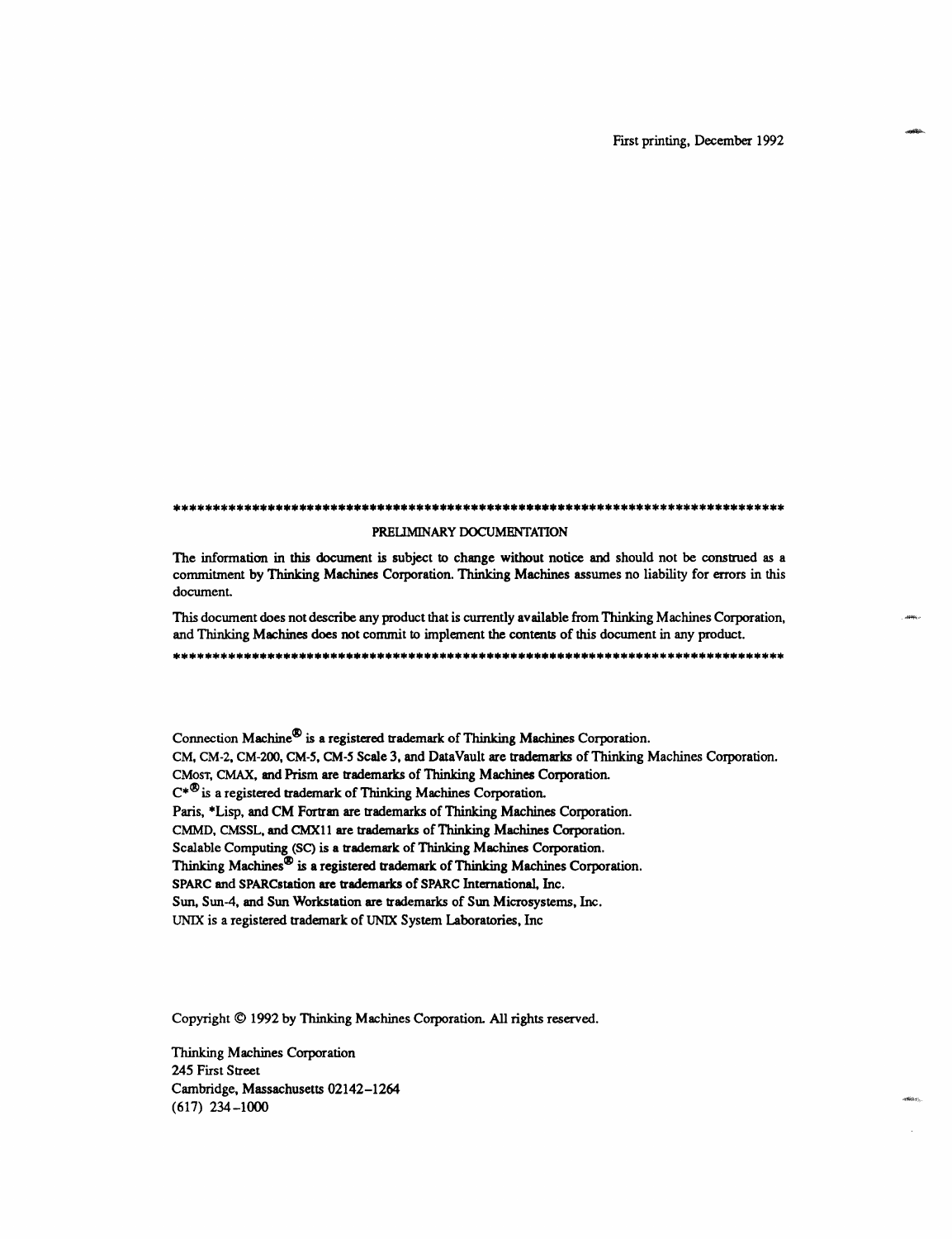# **System Software Overview: Release 7.2 Beta 1**

This overview provides a brief look at the interim version of base system software known as Release 7.2 Beta 1. This release features support for the Scalable Disk Array (SDA) and for 64-bit integers.

Fuller documentation is provided by user manuals, release notes (hardcopy and/or on-line) and on-line bug-update files. Users should consult this documentation for further details on individual products.

Release 7.2 Beta 1 contains the following components:

- \* CMosT Version 7.2 Beta 1
- \* CMRTS Version 7.2 Beta 1
- \* Prism Version 1.2 Beta 1
- \* CM Fortran Version 2.1 Beta 0
- \* CMMD Version 2.0 final
- **\*** \*Lisp Version 7.5.1

In addition, Release 7.2 Beta 1 works with these other current or upcoming releases:

- \* C\* 7.0 Beta with Patch 1
- \* CMSSL 3.1 Beta 1
- \* CM/AVS Version 1.0 Beta 2
- CMX11 Version 1.5 final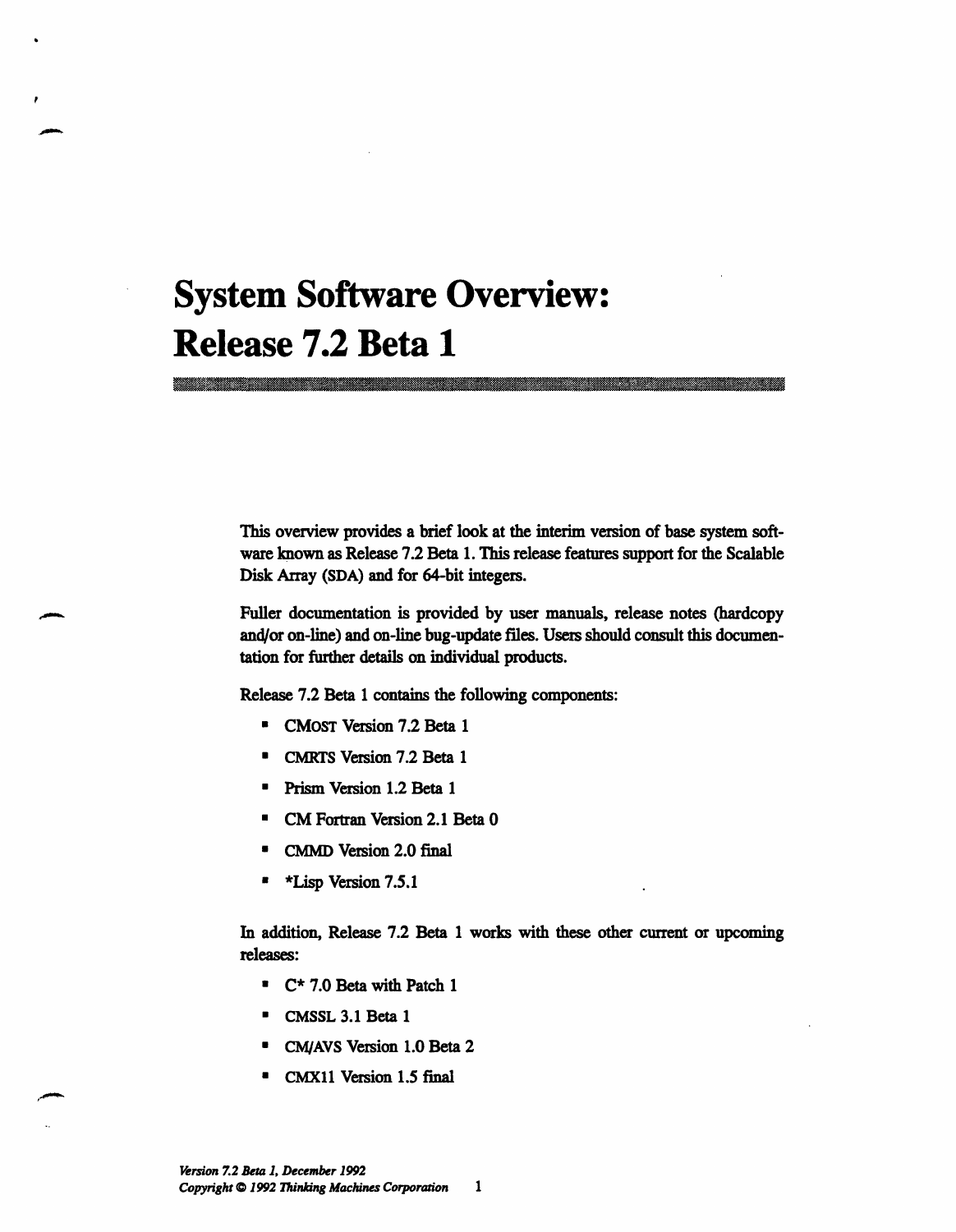- CMAX Version 0.8
- pndbx Version 1.2 Beta
- CMMD 3.0 Beta
- $C^*$  7.1 Beta

NOTE: Individual software shipments are tailored to the needs of individual sites. Therefore, not all sites will receive all the products (or versions of products) mentioned in this Overview.

## **1 Requirements**

- (1) All existing programs must be relinked to run under CMosT Version 7.2 Beta 1 and use the new Run-Time System.
- (2) A site must install SunOS 4.1.2 before installing the software for Release 7.2 Beta 1. Be aware, however, that CMosT, when installed, overwrites SunOS; the CM-5 operating system is CMosT, not SunOS. Any Sun drivers, therefore, must be recompiled and relinked against CMosT kernel header files in order to be used with this release of CMosT.

## **2 Release 7.2 Beta 1 and the Vector Units**

At Release 7.2 Beta 1, code written in CM Fortran, DPEAC, and CDPEAC utilizes the vector units. Calls from CM Fortran to the CM Fortran Utility Library, CMSSL, Version 3.1 Beta 1, CM/AVS Version 1.0 Beta 2, and CMXll Version 1.5 final libraries also run on the vector units. The CM Run-Time System (CMRTS), the CM file systems (CMFS and SFS), and Prism all provide full support for programs that make use of the vector units.

CMMD 2.0 and  $C^*$  7.0 do not support programming on the vector units. CMMD Version 3.0 and C\* Version 7.1 will provide this support.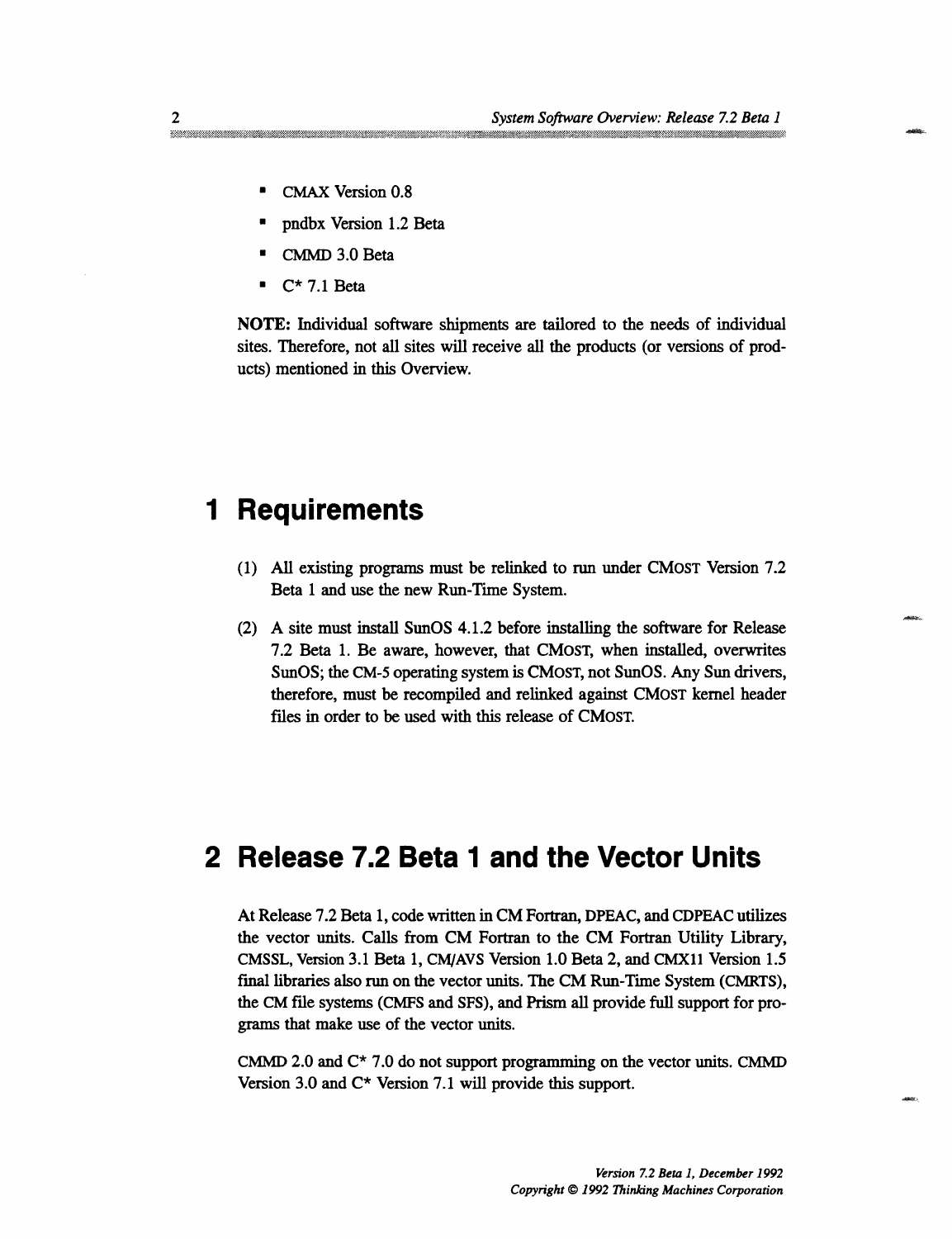## **3 CMOST Version 7.2 Beta 1**

CMosT Version 7.2 Beta 1 features

- support for the Scalable Disk Array (SDA) and Scalable File System (SFS)
- support for 64-bit integers

The release also provides new diagnostic support.

CMosT Version 7.2 Beta 1 also contains a number of bug fixes. Information on these may be found in the bug update files, available on-line either directly or via Prism's Doc menu.

## **3.1 SDA Support**

The Scalable Disk Array (SDA) is a collection of sets of high-speed commodity disks that reside within the CM-5 system's main storage cabinets and connect directly to the CM-5 networks. A single SDA can support multiple file systems. Data is striped over all the disks that make up a file system, transparently to the user. If an SDA is configured with a parity drive, it checks parity (and corrects single-bit errors, when necessary) on each I/O operation.

The file system for the SDA is the Scalable File System (SFS). The SFS is an enhancement of the UNIX file system, with extensions to support both parallel I/O and much larger files than most UNIX implementations can accommodate.

Each SFS is mounted on the SDA's I/O control processor (the processor that manages the SFS's files). An SFS can be mounted locally on the IOCP or can be mounted on the partition managers via NFS.

## **3.1.1 Restrictions**

The SDA and the SFS have the following restrictions in CMOST Version 7.2 Beta 1:

- An SFS file system has a maximum size of 32 disks.
- The number of disks in an SFS file system must be a power of two.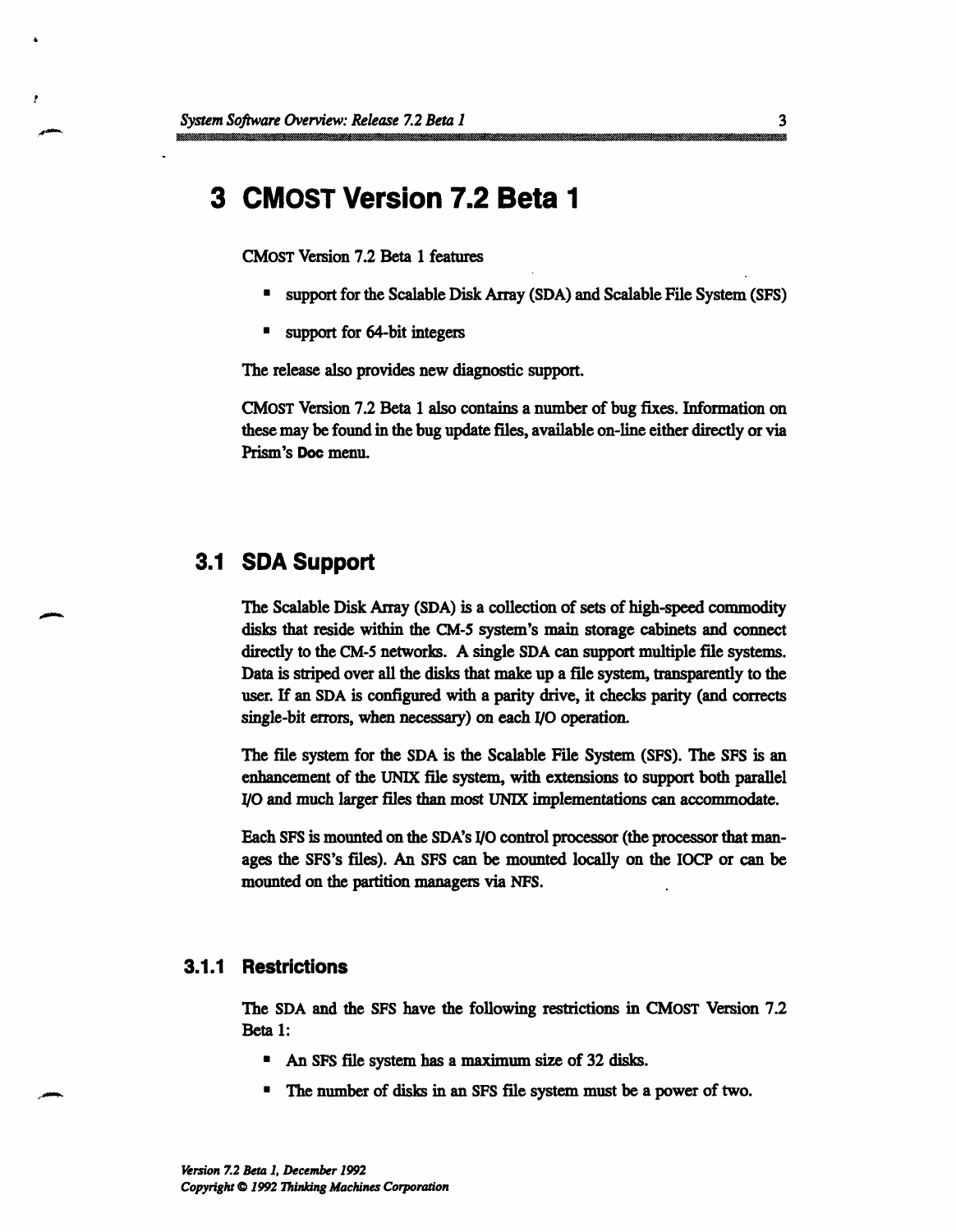\* No more than 2 SFS file systems can be supported within one CM-5.

These restrictions should be eased in future versions of CMOST.

## **3.1.2 Using the SFS**

Programs access the Scalable File System in any of a number of ways:

- CM Fortran utility library function calls
- \* CMFS commands and function calls
- CMMD I/O function calls (not available until CMMD Version 3.0)
- Standard UNIX command and function calls

(NOTE: Since this is a preliminary release, the performance of UNIX commands and calls may not be as good as the performance of the other interfaces.)

From a user's perspective, the SFS file system looks like, and behaves like, any UNIX file system. For example, its files store data in canonical order, and it recognizes standard UNIX environment variables, such as PATH.

For further information on CM-5 I/O, please see the *CM-5 /0 System Programming Guide* for Version 7.2 Beta 1.

## **3.2 Accounting**

CM-5 system accounting is an enhanced version of SunOS accounting. It can generate detailed accounting information for both CM-5 processes and UNIXalways processes and can be used both for resource monitoring and for process accounting. The accounting package can identify processes by a number of means:

- \* UNIX group ID and user ID
- · an account ID that can be set by the environment variable CM ACCOUNT ID
- \* file system device number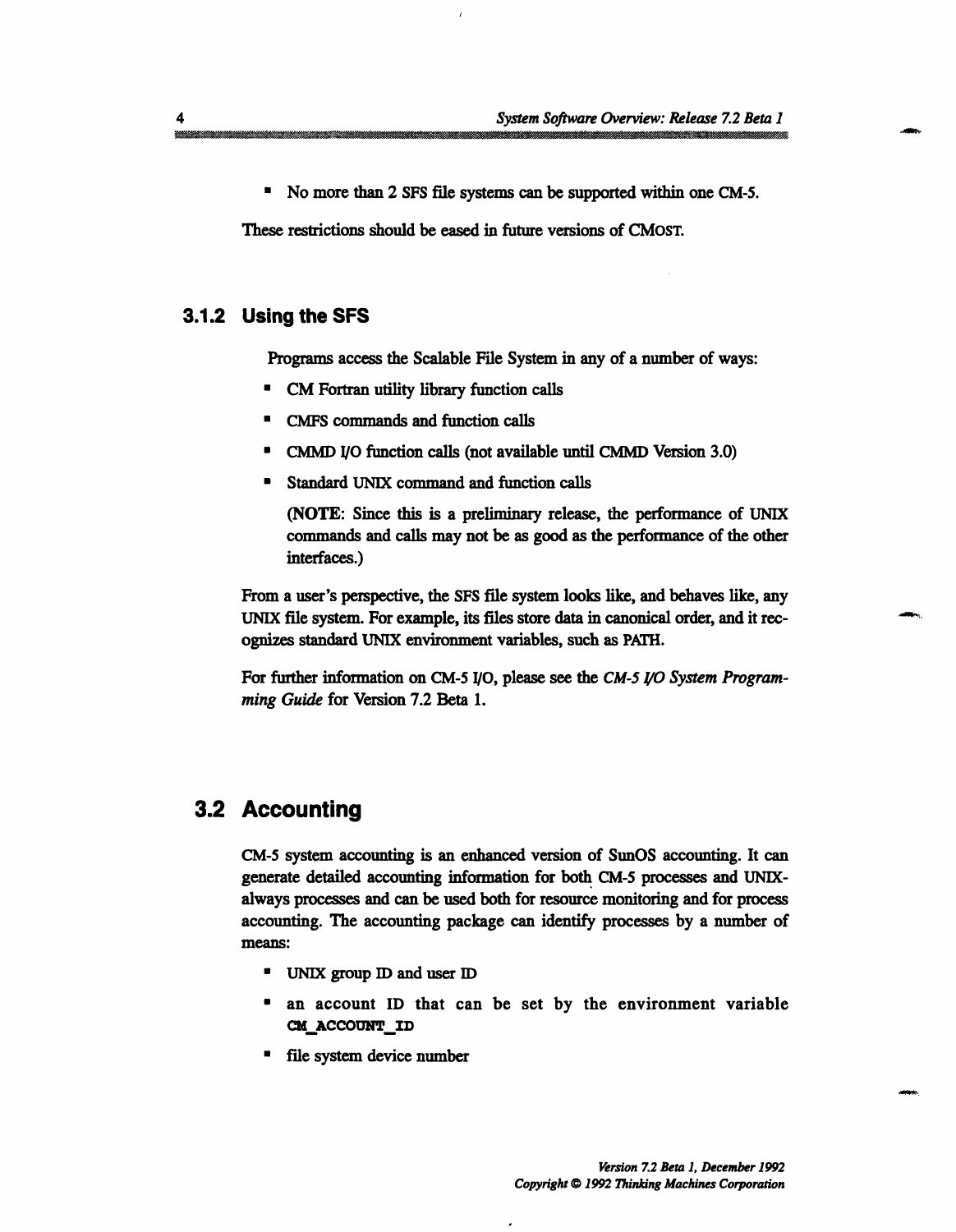CM-5 accounting runs on a per-partition basis. All aspects are controlled by CMosT utilities, such as the cmacct command, which controls all aspects of the accounting system, and the extract command, which creates simple accounting reports.

For full information on the CM-5 accounting, see the *CM-5 System Administrator 's Guide* for Version 7.2 Beta.

## **3.3 Diagnostics**

The beta release of the diagnostics provides the following functionality over that of the previous releases:

## **3.3.1 Functional Tests for the VUs**

The center piece of this release of the diagnostics is the addition of functional tests for the VU. These tests are incorporated as a part of the existing PN group.

**Mixed Partitions.** For normal use, the CM-5 does not support partitions containing both VU and Miata chips. However, there may be occasions on which such a partition exists. (For example, one might add the SDA's SCN board to a VU partition for the sake of running certain diagnostics.)

In such cases, where there are VU and Miata within the same partition, the command **initialize-pe-memory** will print these warning messages:

```
. Mon Nov 2 10:52:29 1992 -> initialize-pe-memory
.CMPMD initializememory: Mixed Memory Controller System.
  Defaulting to Serial Memory Initialization !
Initializing PE-8 as DP
Initializing PE-9 as DP
Initializing PE-10 as DP
Initializing PE-11 as DP
Initializing PE-32 as MC
```
In the above example, PN32 is the ioba and has Miata. All others are VU-based nodes.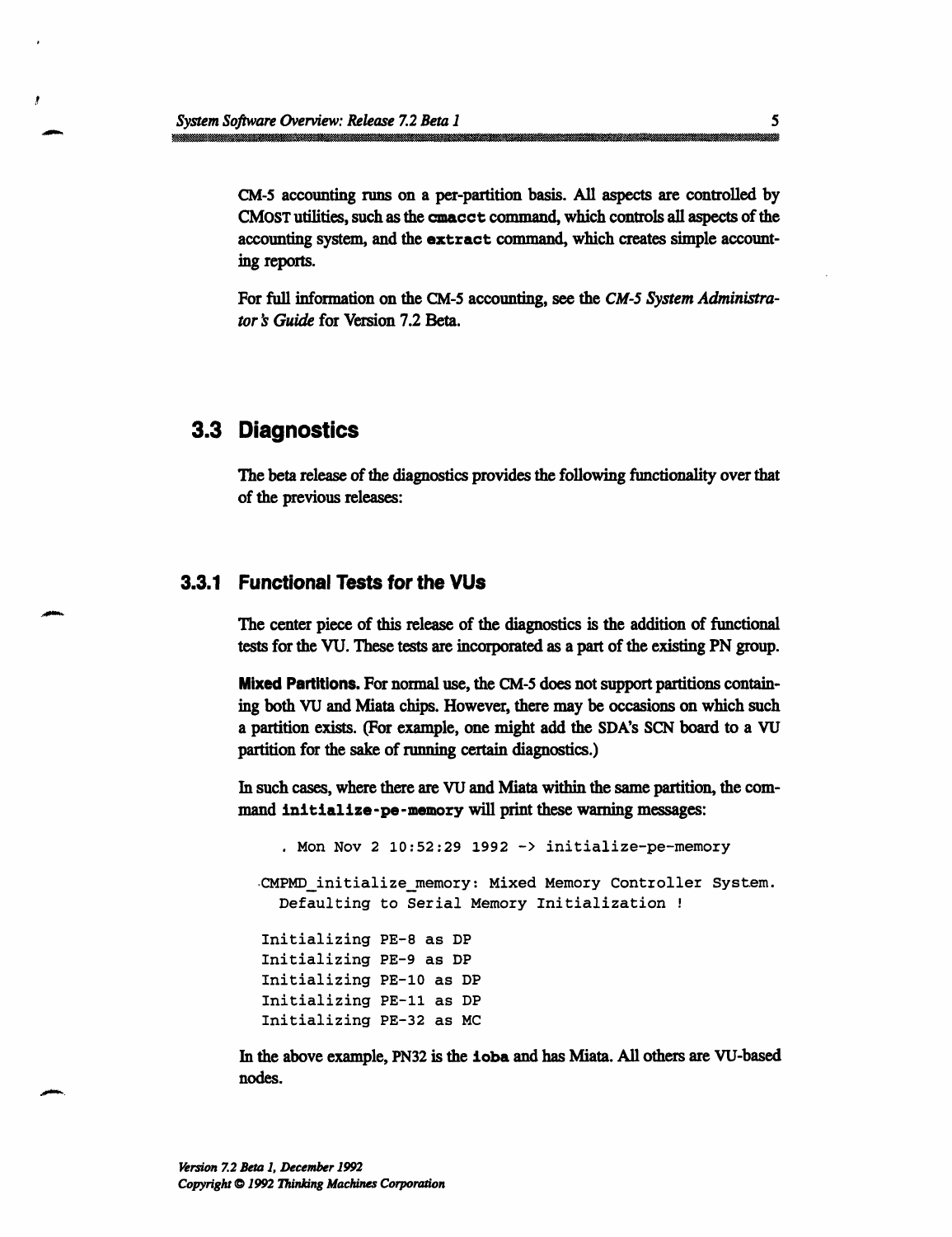After printing the messages, ipm then proceeds to initialize the memory accordingly. The serial initialization employed takes longer then the normal case, which uses the Control Net.

Remember: This can only happen when running diagnostics for I/0 nodes, including IOBA and IOCA. Mixing VU-based and MC-based non-I/O PNs is not supported in real applications.

## **3.3.2 Functional Diagnostics for the SDA**

The functional test group for the Scalable Disk Array has been completed. The new group is called "SDA."

In order to run the SDA there must be at least one SCN board in the partition. If cmdiag is to be invoked with the -p option then the user must first create a partition which includes at least one SCN by invoking "cmpartition create".

Multiple SCN boards are accepted. All functional test groups including PN and the verifiers work properly.

## **3.3.3 Error Signal Test**

A new test for checking the error signal propagation has been added. This test must be invoked explicitly by the user.

test-error-signals <start-height, minimum is 1>

Alias: tes

This test checks to see whether the Control Net signals all errors when the error pin on each Data Network chip is driven low.

(Under normal usage, a CM-5 functions well even if error signals are not properly propagated. This can make error checking and debugging harder.)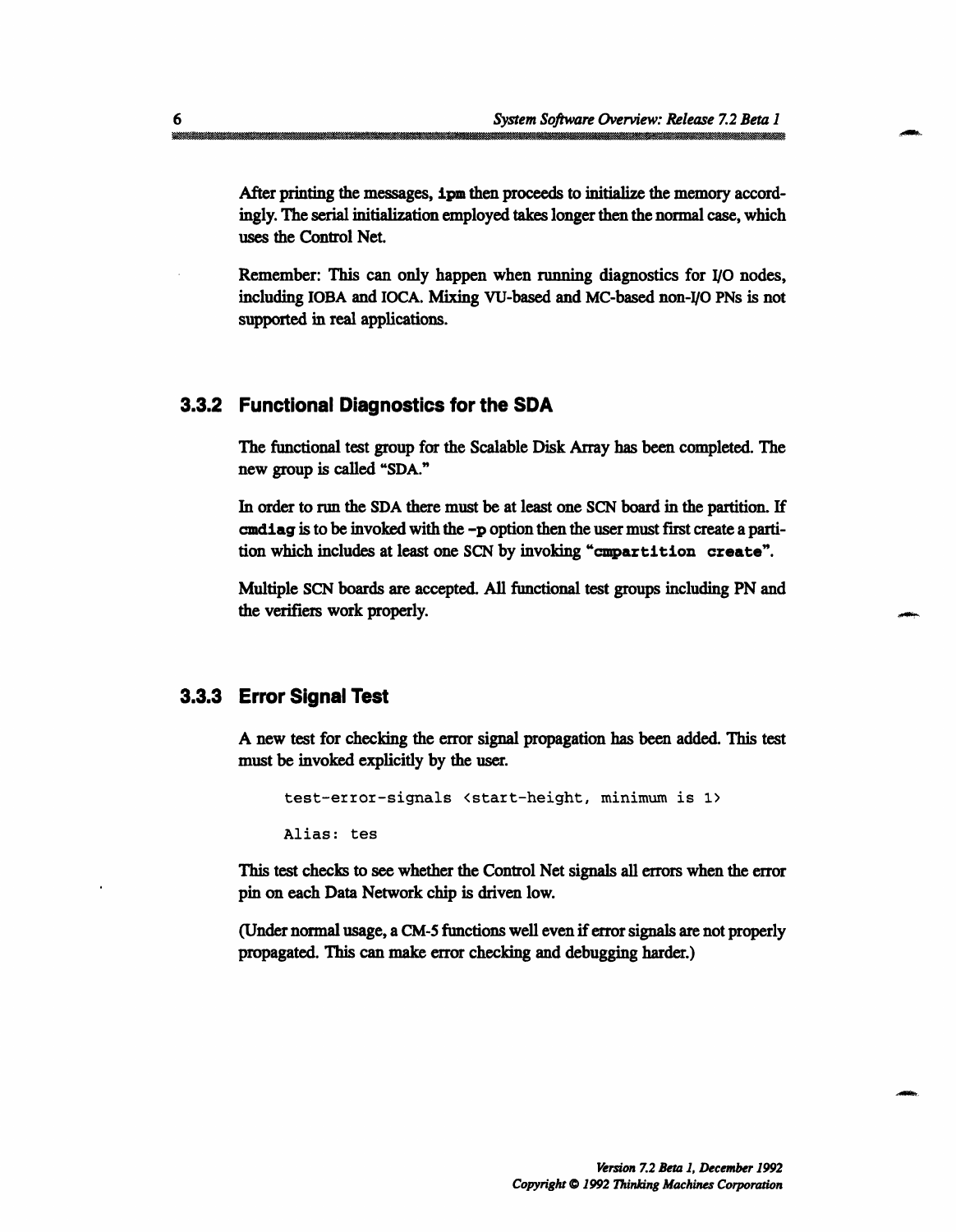System--I...... *So.w r Overview:- Release--7.2--Beta-1-7*

## **3.3.4 Group Name Change**

 $\mathbf{r}$ 

All JTAG test groups now have a prefix to their names. For example, the former group named CLKDN is now JTAG-CLKDN. With this change the user will be reminded of the nature of test group being run.

All connectivity tests have been moved into a new group called BSR.

## **3.3.5 Environmental Sensor Interface**

Two new commands have been added to improve the interface to the environmental sensor:

env-monitor provides formatted information regarding the ambient temperature inside a cabinet and the power-fail bit status.

Usage:  $env$ -monitor  $lt$  | p | b>

- t for temperature reading
- p for power-fail status bit
- b for both readings

frequency-margin sets the pll setting on the CLKDN board.

#### Usage:

```
frequency-margin \leq h | p | d \leq pm-clk-mhz
```
- e external input from backplane
- h *-PLL VCO/* 2 32Mhz
- p PLL VCO 64Mhz
- d Default 32Mhz from local oscillator

### pm-clk-mhz

range 15-50Mhz

30Mhz for low margin 32Mhz for normal setting 35Mhz for height margin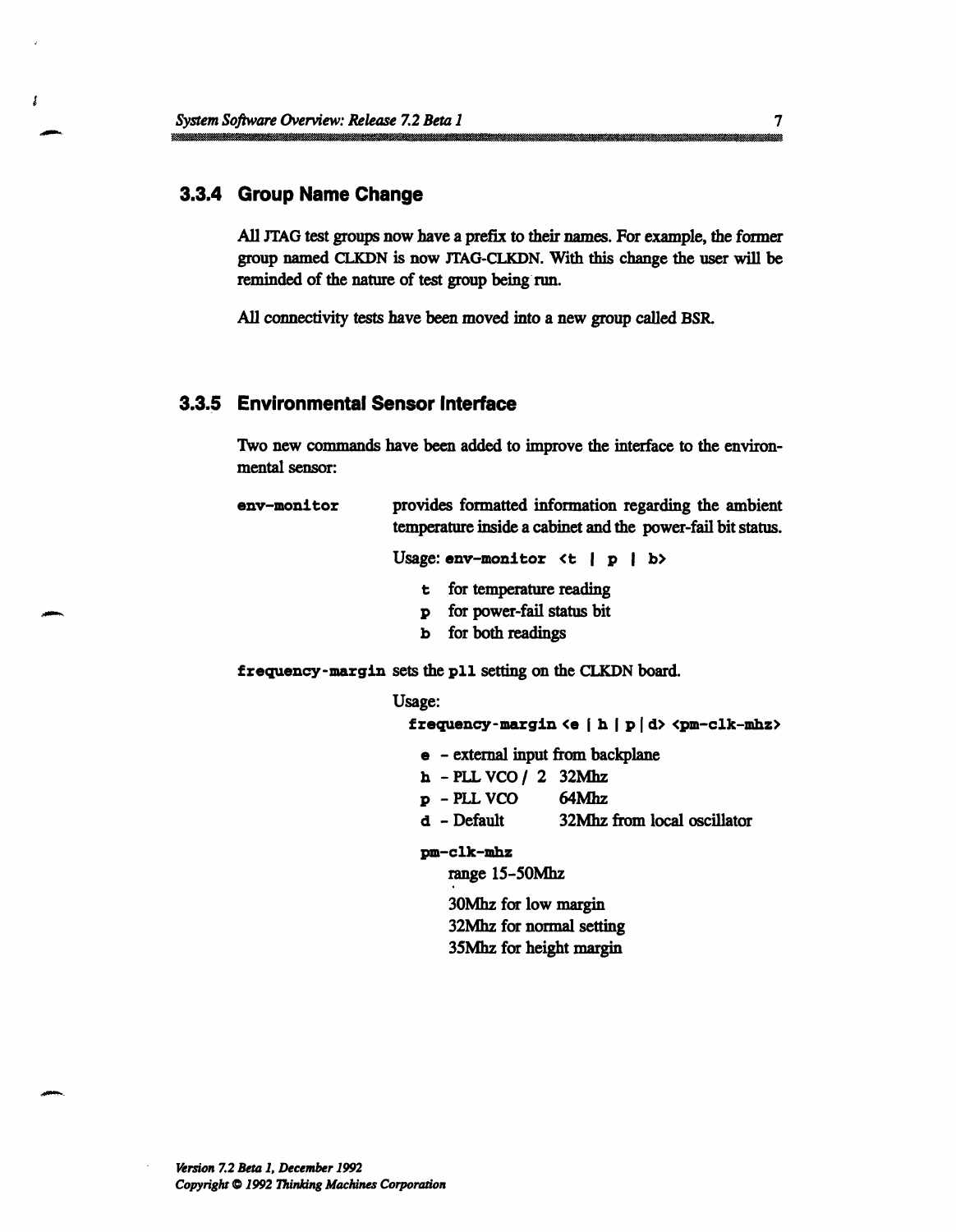### **3.3.6 Forcing Autosize from cmdiag**

A new switch, -z, has been added to cmdiag to allow users to force an autosize when starting cmdiag.

cmdiag -z

All autosize files in /etc/cm/diagnostics/ will be deleted. If CMDIAG FILES is defined then the files from the specified directory will be deleted.

The user will not have to answer the yes/no question before the autosizing starts.

### **3.3.7 cmboot Prints Simpler Error Message**

camboot has been changed so that it will no longer attempt to continue the booting if the Control Net has a problem. Instead, it prints one message and stops. (Earlier versions printed many lines of error messages.)

## **3.3.8 Shared NI drip Daemon and cmdiag Are Mutually Exclusive**

There is a new restriction when running the DR verifier tests. No DR verifier tests should be run whenever the NI is shared by the diagnostics and the dr1p daemon. (The dr1p daemon becomes active after a successful invocation of ada-cold-boot.)

The only way to resume the running of the DR verifier is to reboot the CP to stop the drlp daemon.

For quick verification of a partition without going through the rebooting, the on-line test suites under /usr/diag/tsd/ should be used after tad is brought up.

If the on-line test suites should fail, it is recommended that the partition should be suspended for further OS operation. The entire machine will need to be shut down and the complete set of diagnostics run.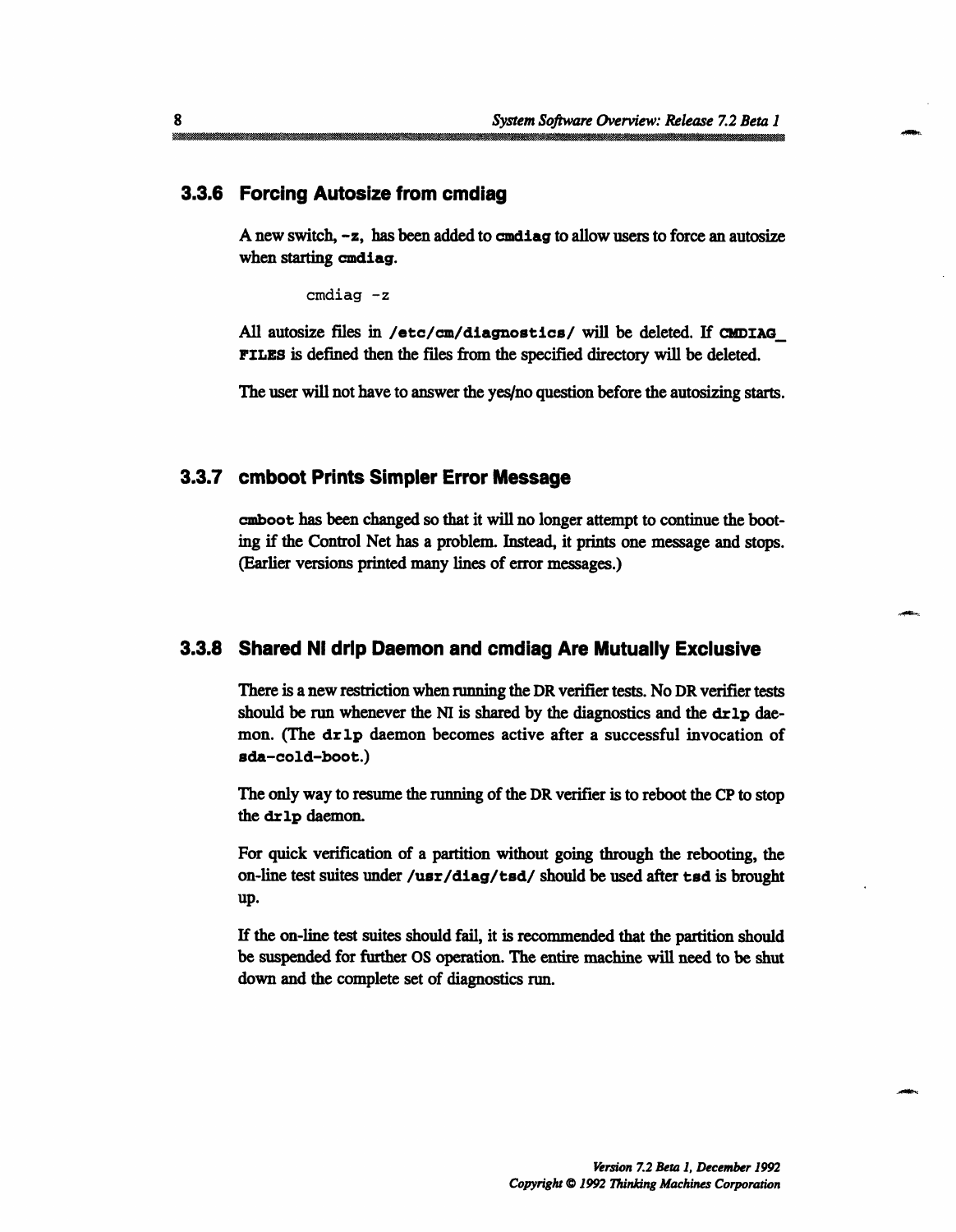## **4 CMRTS**

 $\frac{\epsilon}{\epsilon}$ 

Version 7.2 Beta 1 of the CM Run-Time System adds support for 64-bit integers to its previous functionality. It also offers some performance speedups over previous versions.

## **5 Prism**

Prism Version 1.2 Beta 1 is available with CMOST Version 7.2 Beta 1. This new version of Prism contains the following new features:

- · C\* support
- **·** 64-bit integer support
- **•** extensively improved performance analysis
- · new structure visualizer
- **·** split source window
- · CMAX support
- **E** enhanced support of on-line documentation
- faster loading of programs
- **·** miscellaneous changes and enhancements

For further information, see the *Prism Release Notes* for Version 1.2 Beta. Prism release notes, as well as release notes for other products, are available on-line from within Prism; use the new **Release Notes** selection in the Doc menu.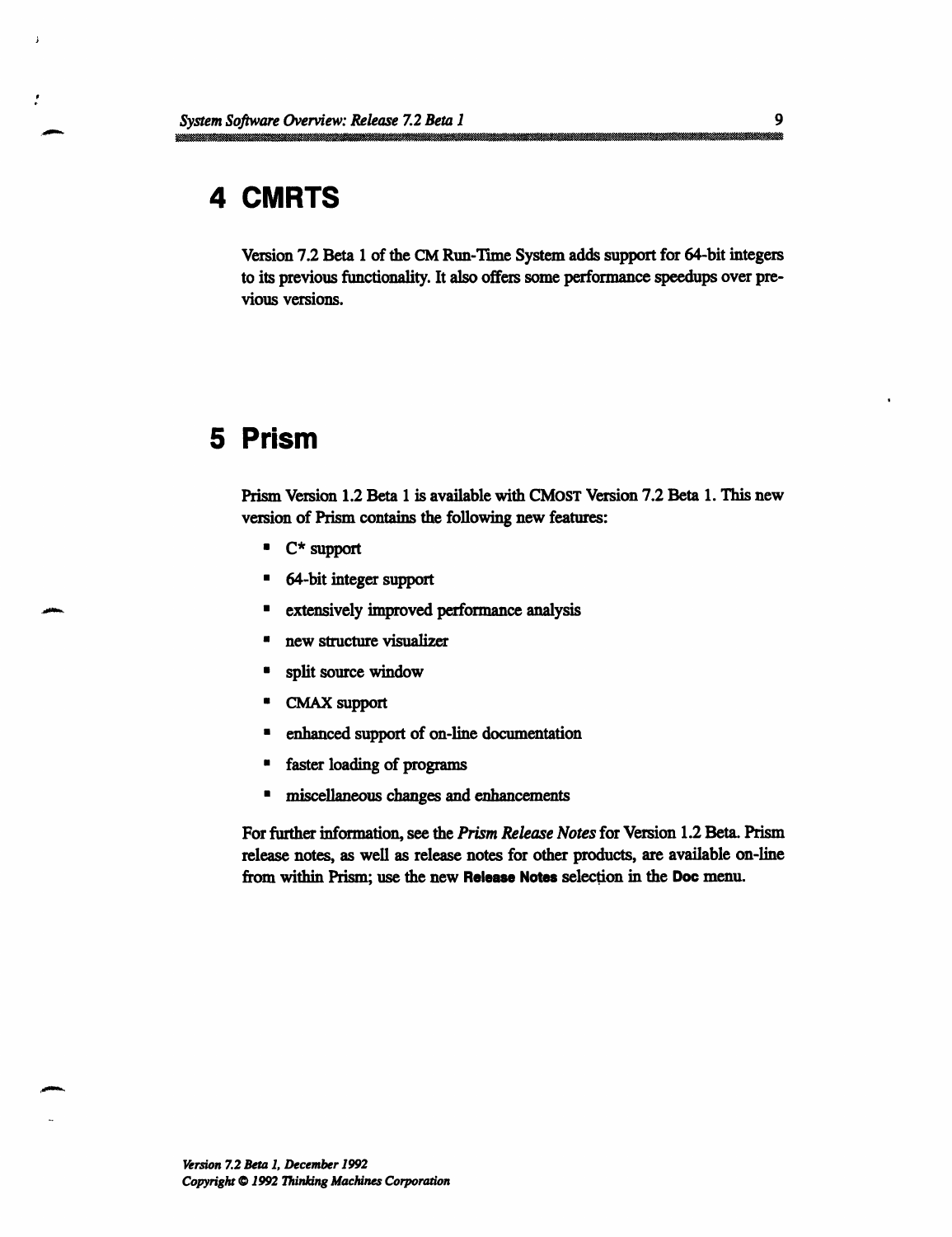## **6 CM Fortran**

CM Fortran Version 2.1 Beta 0 provides two new features:

- SDA support
- 64-bit integers

## **6.1 SDA Support**

The utility I/O procedures in the CM Fortran Utility Library for Version 2.1 Beta 0 now support the Scalable File System (SFS) on the Scalable Disk Array (SDA), in addition to the CM File System (CMFS) on the DataVault, VME, and CM-HIPPI.

As with other CM 1/0 devices, use of the SDA is transparent to the programmer calling CM Fortran I/O utilities. For systems with more than one 1/0 device and/or file system installed, the choice of device is governed by a site default; by a user environment variable, CMFS\_PATHTYPE; or by the syntax of the file pathname. For more information, see the *CM-5 I/O System Programming Guide* for Version 7.2 Beta 1, the manpage for CMFS PATHTYPE (7), and the *CM Fortran Release Notes* for Version 2.1 Beta 0.

## **6.2 64-bit Integers**

CM Fortran Version 2.1 Beta 0 provides a new data type, the 64-bit integer, on both the partition manager and the nodes. This data type is supported exclusively on CM-5 systems with vector units.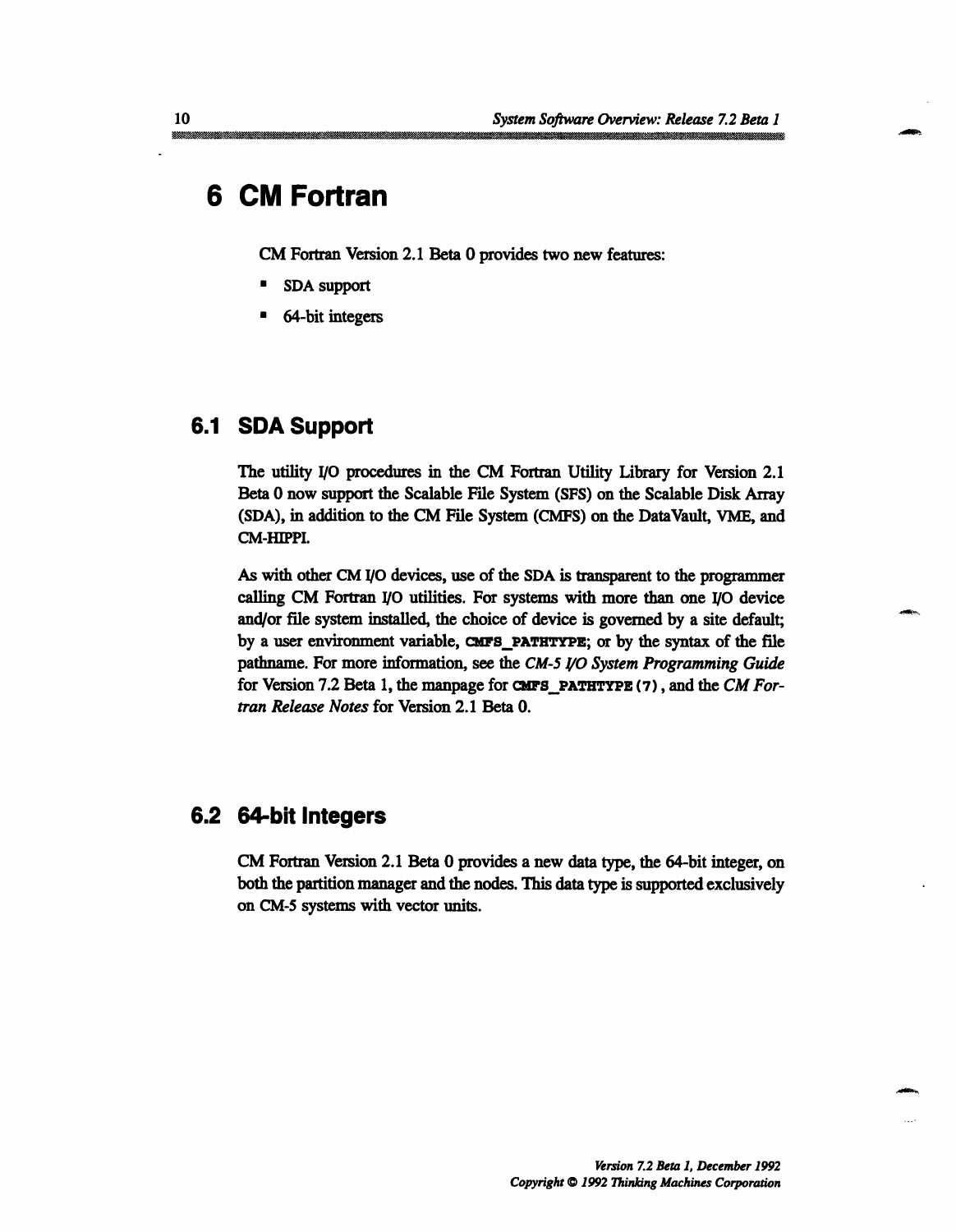### **6.2.1 Declaring and Defining 64-bit Variables and Constants**

To declare a 64-bit integer variable, use either:

the CM Fortran language extension indicating number of bytes:

INTEGER\*8 VAR NAME

or the Fortran 90 **KIND** mechanism:

INTEGER(KIND-64) VAR NAME

CM Fortran also defines symbolic constants that evaluate to **KIND** numbers for integers and for all floating-point types. (The KIND mechanisms cannot be used with logical and character types.) The constants for the integer types are:

> INTEGER\*4 SINGLE INT (value=32) INTEGER\*8 \_DOUBLE INT (value=64)

A similar mechanism enables you to specify Fortran 90 typed constants. Append to a literal constant an underscore followed by the value or a symbolic name:

 $A = 123464 + 5678$  DOUBLE INT

### **6.2.2 64-bit Integers and CM Fortran Intrinsic Functions**

Arrays of 64-bit integers can be used in any expression or as arguments to CM Fortran intrinsic functions. The bit-level inquiry functions **POPCNT, POPPAR,** and **LEADZ** behave as follows:

- **\*** POPCNT and POPPAR always return INTEGER\*4, for any argument of type **INTEGER\*4, INTEGER\*8,** or **LOGICAL.**
- **\* LEADZ** returns INTEGER\*4 for **INTEGER\*4** and LOGICAL arguments, but returns INTEGER\*8 for argument of type INTEGER\*8.

### **6.2.3 64-bit Integers and CM Fortran Utility Functions**

Arrays of 64-bit integers can be used as arguments to the CM Fortran Utility Library procedures. However, 64-bit integers should not be used for integer scalar arguments to these procedures.